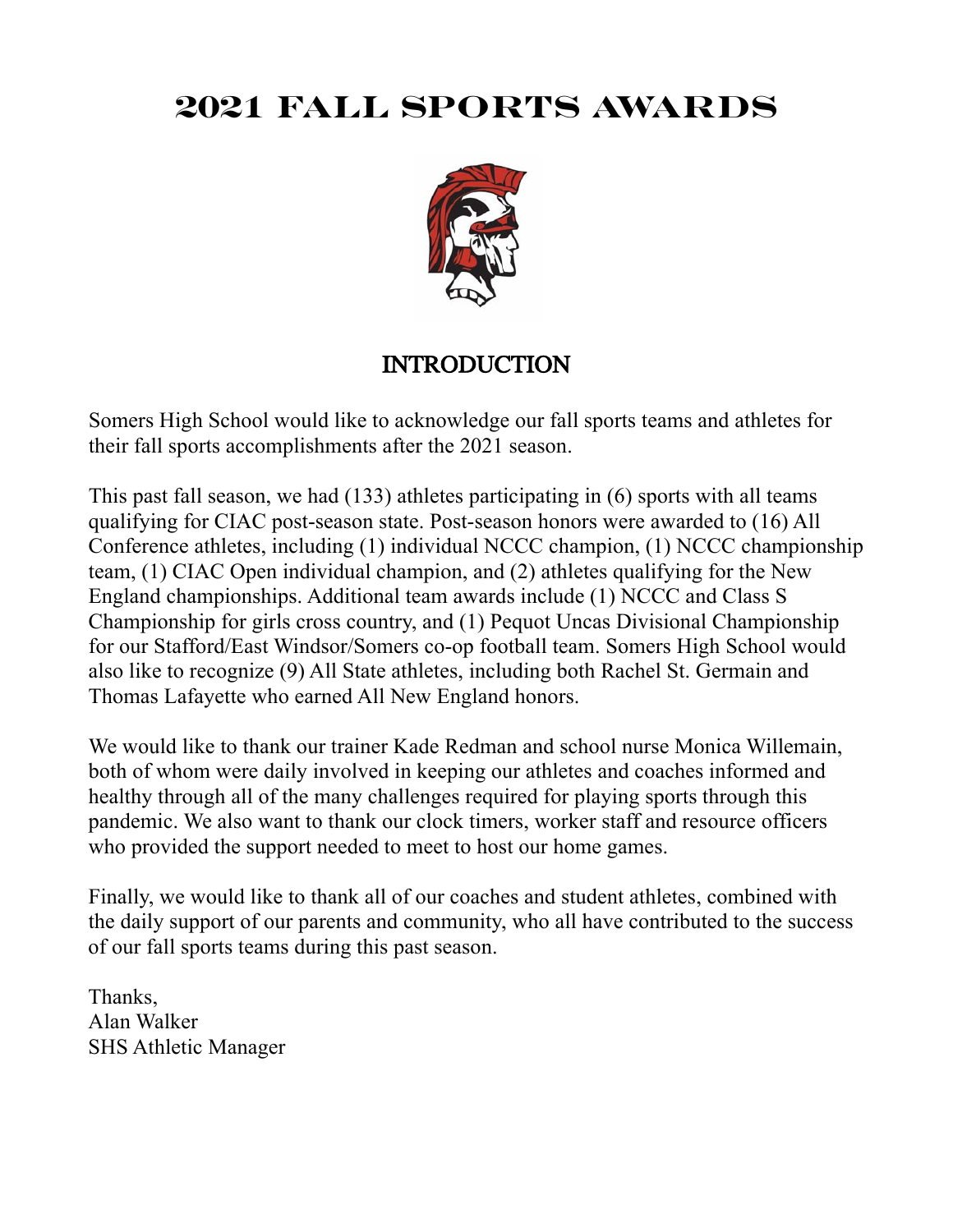# **Girl's CROSS COUNTRY**

**Varsity Coach: Michael Szafir Assistant Coach: Jennifer Collins Team Captains: Rachel St. Germain, Gracie Flynn**



**VARSITY LETTERS:**, Rachel St. Germain, Ella Campion, Gracie Flynn, April Kelly, Dara Salka, Sara St. Germain, Lauren Zapolski, Stephanie Burzynski

## TEAM SUMMARY

The girl's cross-country team went undefeated during the 2021 regular season for the  $3<sup>rd</sup>$ consecutive regular season while winning their 3<sup>rd</sup> consecutive NCCC Championship. The team placed (7) athletes on the All NCCC team with Rachel St. Germain winning her 2<sup>nd</sup> straight NCCC individual championship. After not being able to compete in a state championship meet last year, the team was able to win Somers High School's first ever Class S Girls Championship again led by Rachel St. Germain's championship run. Stephanie Burzynski and Gracie Flynn also earned All State honors while qualifying for the girl's Open Championships. Rachel St. Germain completed her championship trifecta sweep of individual honors by easily winning the Open Championship. With Stephanie Burzynski also qualifying for the New England Championships, both runners competed in Thetford Vermont where Rachel St. Germain finished as runner-up. For her outstanding accomplishments throughout the fall, Rachel was awarded the Connecticut Gatorade Cross Country Runner of the Year award.

### **All NCCC:**

Rachel St. Germain (NCCC Champion) Gracie Flynn Ella Campion April Kelly Dara Salka Sara St. Germain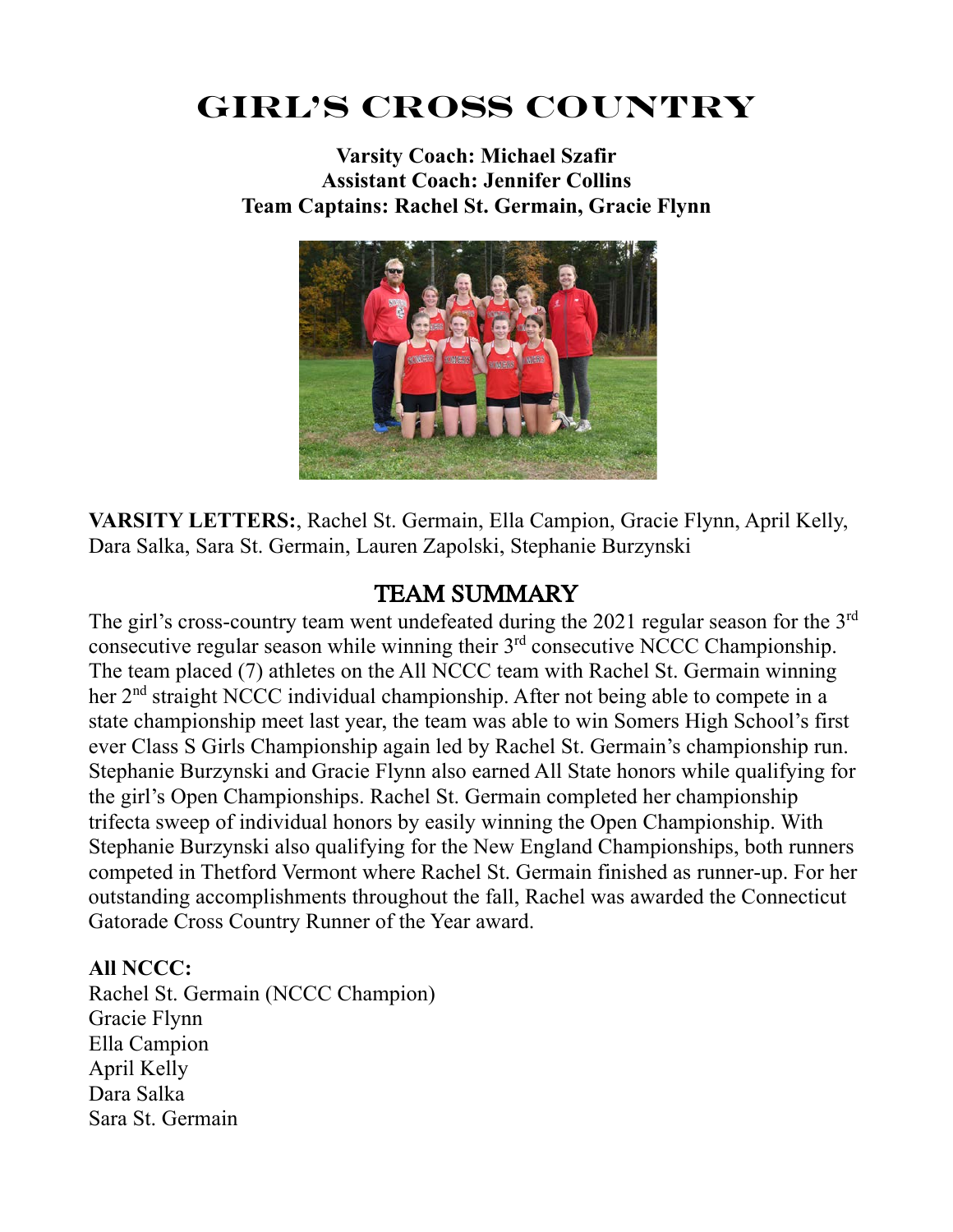Stephanie Burzynski

## **1ST EVER CLASS S STATE CHAMPION: SOMERS GIRLS CROSS COUNTRY**

**CLASS S ALL STATE:** Rachel St. Germain (Class S State Champion), Stephanie Burzynski, Gracie Flynn

**OPEN CHAMPIONSHIPS**: Rachel St. Germain (Open Champion), Stephanie Burzynski

**NEW ENGLAND CHAMPIONSHIPS**: Rachel St. Germain (runner-up), Stephanie Burzynski

**ALL NEW ENGLAND:** Rachel St. Germain

**CONNECTICUT GATORADE CROSS COUNTRY RUNNER of the YEAR AWARD:** Rachel St. Germain

# **BOY'S CROSS COUNTRY**

**Varsity Coach: Michael Szafir Assistant Coach: Jennifer Collins Team Captains: Cooper Barrett, Justin Donohue, Benjamin Campion**



**VARSITY LETTERS:** Cooper Barrett, Justin Donohue, Benjamin Campion, Jonathan DuPerre, Braden Joyal, Woodelson Bassaillon, Alex Deveau, Jake Breton, Harley Huestis

**JV CERTIFICATES:** Tait Gaudet, Cowen Joyal, Cody Marks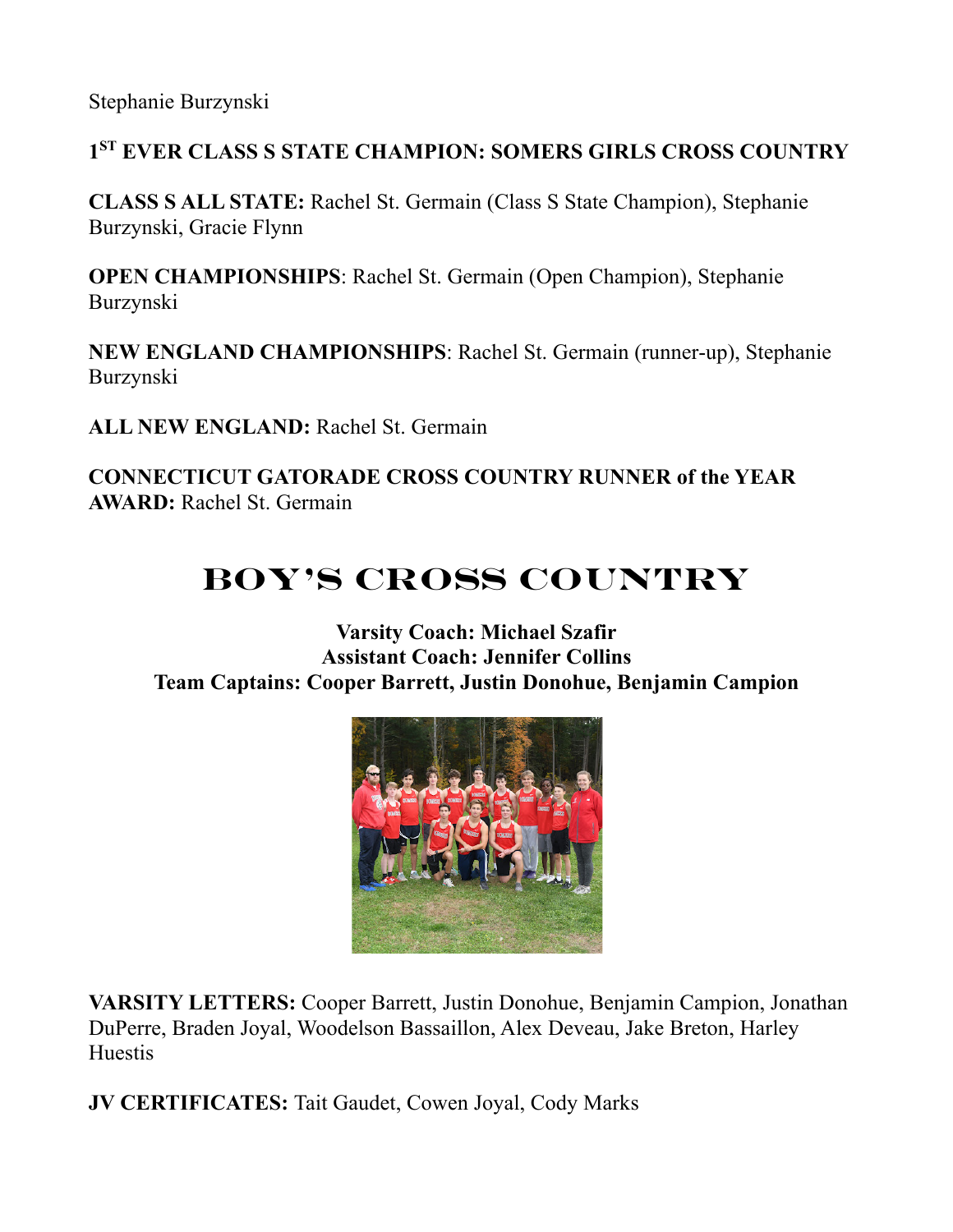### **TEAM SUMMARY**

The 2021 boy's cross-country team finished with a 17-7 team record while finishing  $5<sup>th</sup>$ overall in the NCCC with both Benjamin Campion and Alex Deveau earned All NCCC Honors. The boy's team ran an excellent race in the Class SS Championships, finishing 5<sup>th</sup> overall lead by Benjamin Campion's 9<sup>th</sup> place finish to earn All State honors. Benjamin Campion also qualified for the Open Championships.

**All NCCC:** Benjamin Campion, Alex Deveau **CIAC Class SS All State**: Benjamin Campion

# **BOY'S SOCCER**

Varsity Coach: Rick Kelly Junior Varsity Coach: Andrew Slater Assistant Coaches: Rick Brown, Shane Hogan, Justin Parlapiano Team Captain: Thomas Lafayette



### **VARSITY LETTERS**

Jonathan Benedict Owen Argiro Jedric Clark Patrick Brown Luke Bolduc Dylan Doody Joseph Burzynski Nicholas Calcasola Dylan Kukulka Thomas Lafayette Hunter Hogan Kush Patel Tristan Hogan Douglas Suter Gunnar Harrison **FRESHMAN** Ryan Symington Thomas Lesco Jesse Martell

### **SENIORS JUNIORS SOPHOMORES**

Gabriel Kukulka Gabriel D'Amour Manager: Jack Logan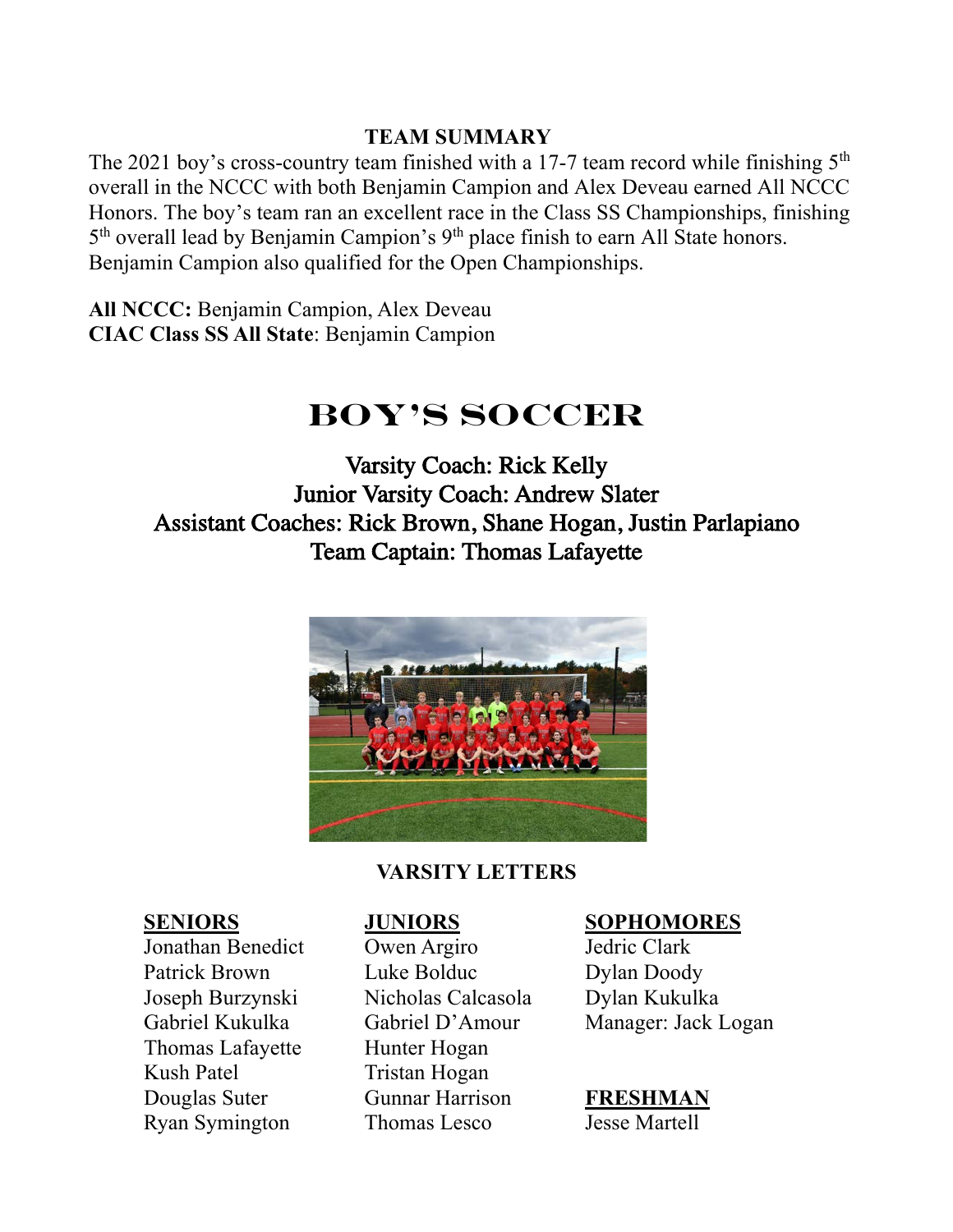Keegan West David Reed

## **TEAM SUMMARY**

Coach Rick Kelly's varsity team finished the regular season with a (9) game undefeated streak to end up with a regular season record of with 12 wins, 3 losses and 1 tie. As the number 6 seed entering the Class S State tournament, the Spartans defeated league rivals East Granby, Coventry and Bolton to advance the semi-finals. Somers High School would like to congratulate our (3) All NCCC and (2) Class S All State players, including Thomas Lafayette on becoming the 5<sup>th</sup> Somers High School soccer player in school history to earn All New England honors.

> **ALL NCCC:** Thomas Lafayette, Patrick Brown, Tristan Hogan **CLASS S ALL STATE:** Thomas Lafayette, Patrick Brown **ALL NEW ENGLAND:** Thomas Lafayette

## **BOYS JV SOCCER Coach Andrew Slater**



Coach Andrew Slater's JV team played (12) games and finished with a 6-6 record. The team played their home games both on both the new turf field and the existing grass field, with the highlight of the year winning (2) games over Coventry and defeating Suffield in a home game.

## **JV CERTIFICATES**

Jack Brayton Jack Olearcek Aiden Clarity Tyler Scott

## **JUNIORS FRESHMAN FRESHMAN**

Jack Scott Zachary Avery Cooper Leonard Ethan Hartman Denny Storozuk

**SOPHOMORES** Declan Case Evan Olearczyk Mustapha Drammeh Jack Chester Elden Schillinger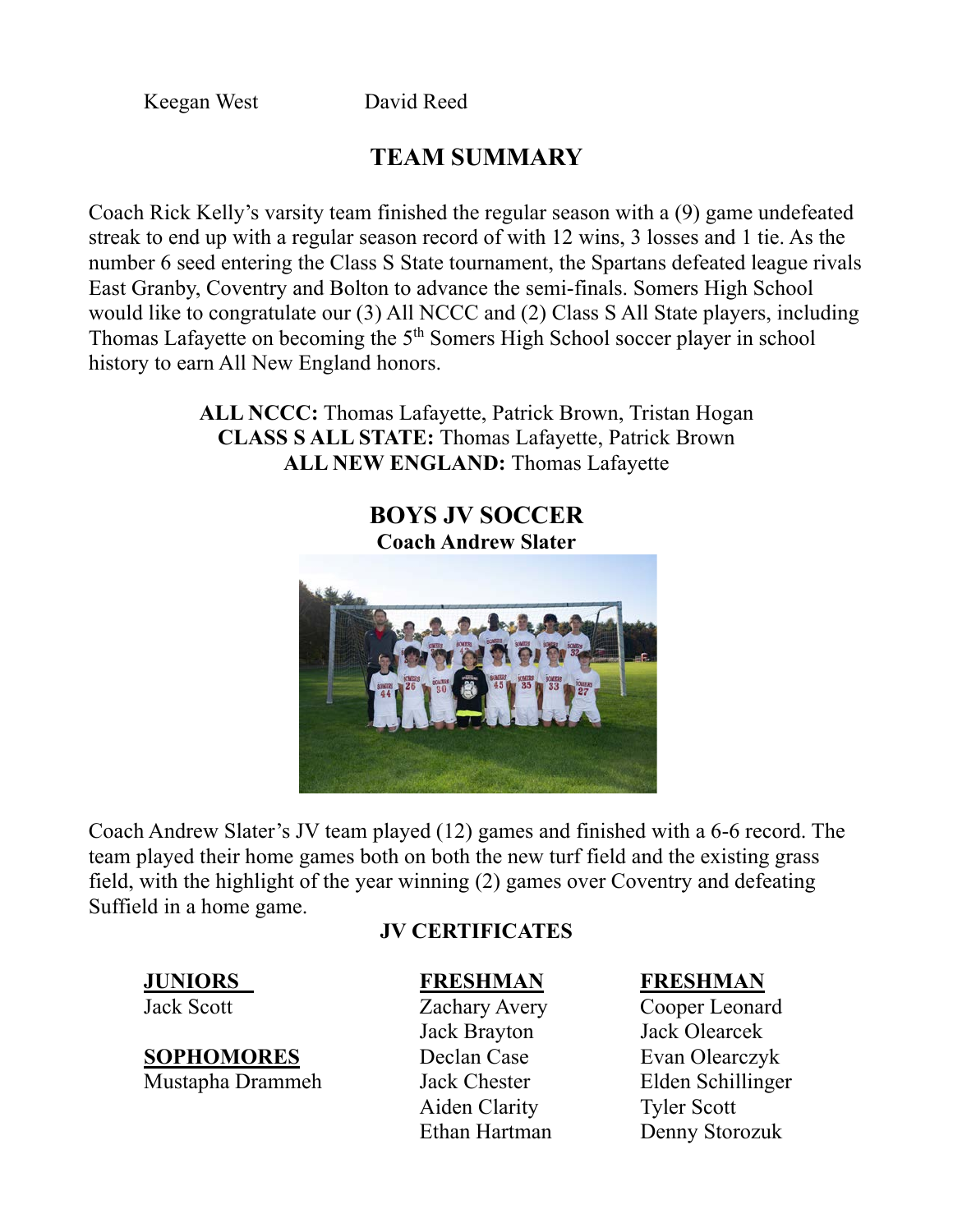Aiden Leiphart

# **GIRL'S SOCCER**

**Girl's Soccer Varsity Coach Jody Catellier Girl's Soccer JV Coach: Erik Serrell-Dube Volunteer Assistant Coaches: Ryan Kalman, Brody Rheault, Eric Henne, Kathryn LaVallee, Gina Catellier Team Captains: Bianca Green, Anna Majowicz, Jamie Anthony, Deidre Dalessio**



## **VARSITY LETTERS**

# Devon Dalessio Raya Davis Erin Donohue Robin Gaskell Katherine Grondin Kiana Kalman Halle Watt

### **SENIORS JUNIORS SOPHOMORES FRESHMAN**

Kaya Donah Jamie Anthony Kathryn Brown Avery D'Amour Bianca Green Mackenzie Bridge Grace Dina Ava DePeau Anna Majowicz Shea Cassidy Elizabeth Grondin Maggie Skalski Shannon Munson Laura Catellier Taylor Illuzzi Maya Serrano Deidre Dalessio Elizabeth Szleszynski

Varsity Managers: Grace Majowicz, Mollie Burns, Teegan Illuzzi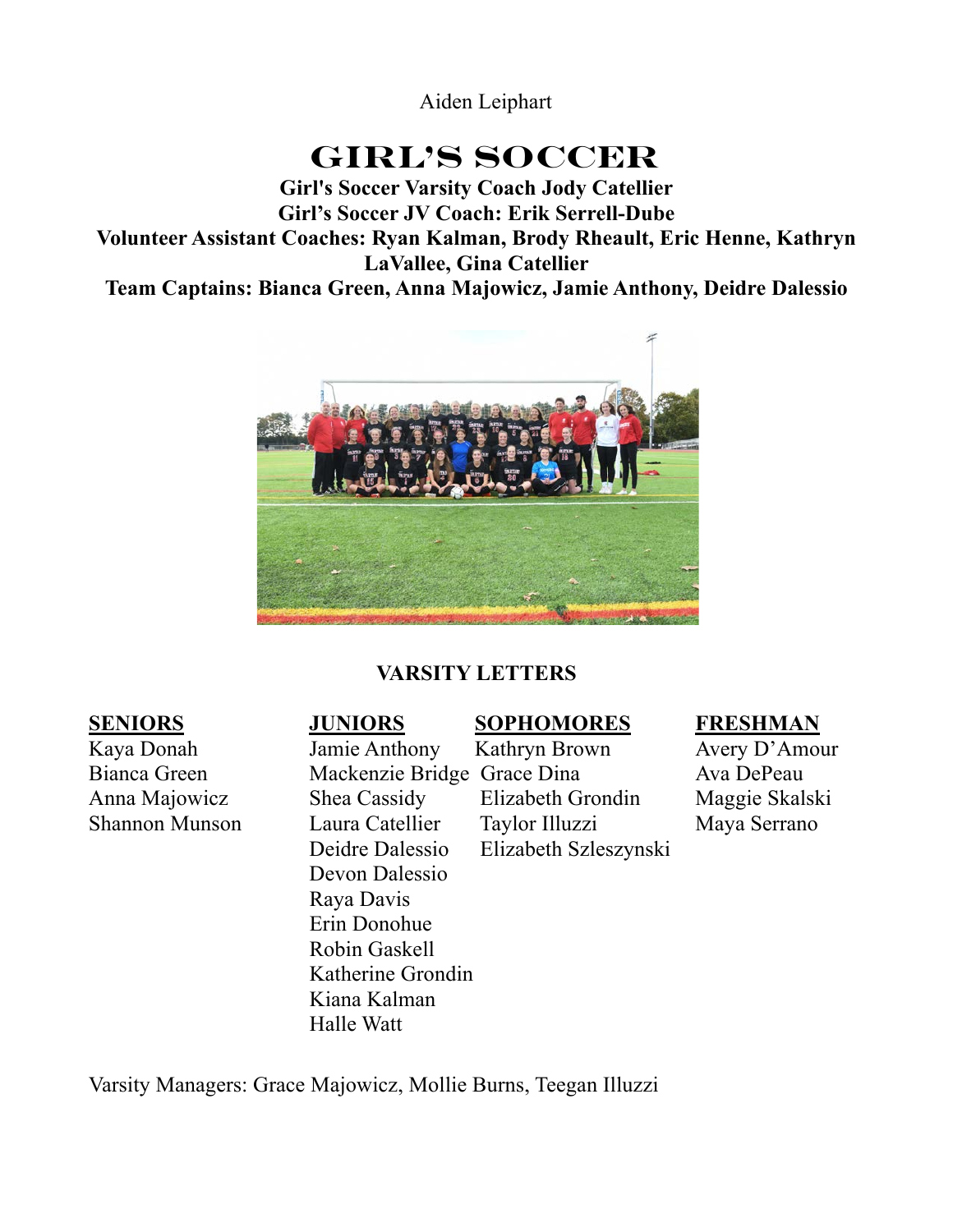## **TEAM SUMMARY**

Led by their (4) seniors and many returning varsity players with high expectations coming into this season following last fall's (8) wins and advancing the NCCC East playoff finals, the team finished with a record of 12 wins, 3 losses, and 1 tie to qualify as the #6 seed in the Class S State tournament. After a bye in the first round, the Spartans defeated #11 Old Lyme in penalty kicks after overtime, and then defeated #19 Old Saybrook in overtime to qualify for the semifinals for the first time since 2008.

> **ALL NCCC:** Bianca Green, Deidre Dalessio, Avery D'Amour **CLASS S ALL STATE:** Bianca Green, Deidre Dalessio

## **GIRLS JV SOCCER TEAM Erik Serrell-Dube**



Coach Eric Serrell-Dube's junior varsity team had a record of 6 wins and 3 ties.

### **JV CERTIFICATES**

## **JUNIORS SOPHOMORES FRESHMAN**

Mackenzie Bridge Alexa Damboragian Noelle Benedict Madison Gebo **Olivia Gengenbach** Sydney Cassidy Josie Goulet Grace McGuinness Emma Cicciarella

Rylee Ferro Lyndsey Hale Aubrie Kobjack Juliette Mira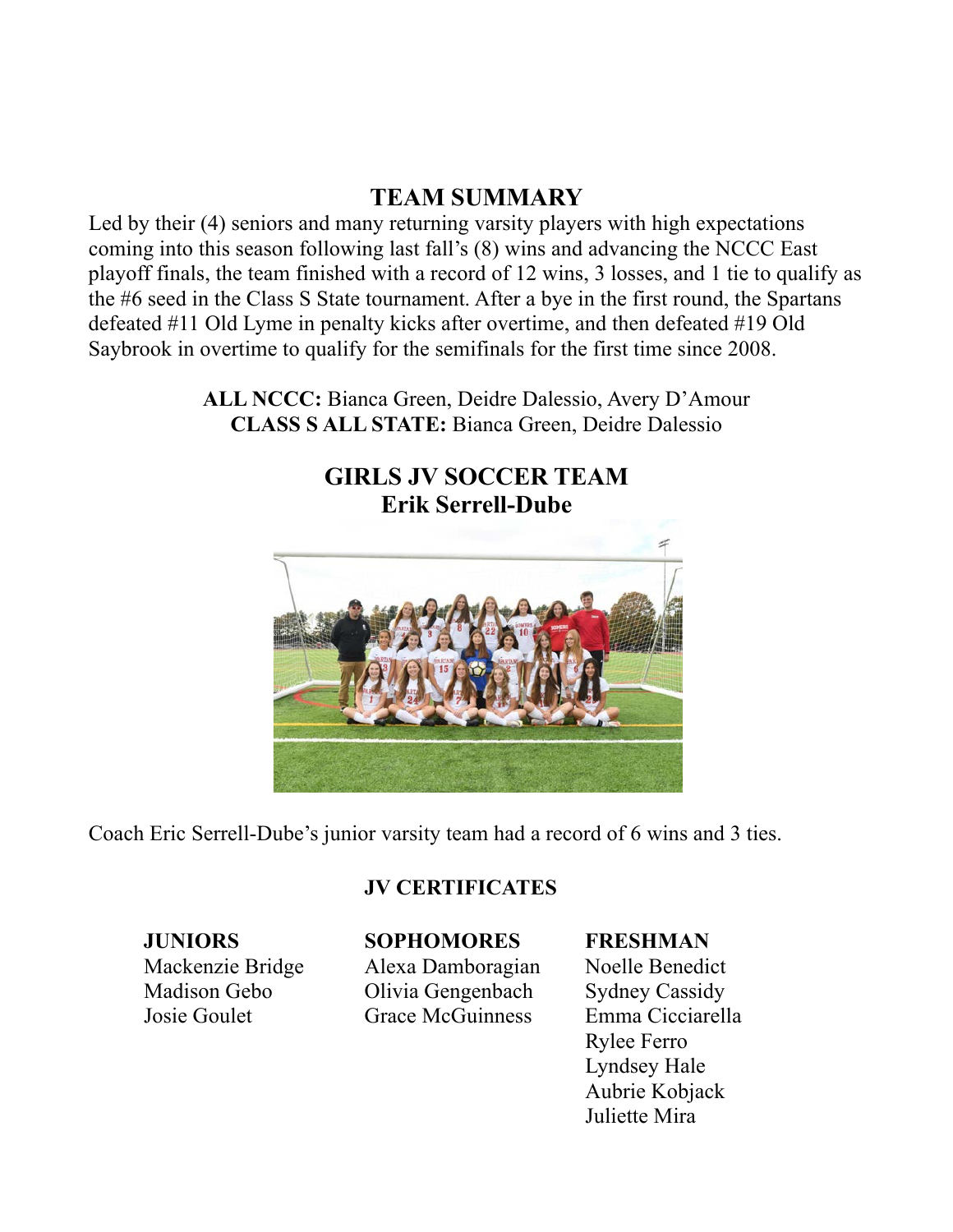Jocelyn Randall Brooke Stevens

# **FIELD HOCKEY**

## **Varsity Coach: Jennifer Jablonski JV Coach: Caitlyn Dunlap Assistant Coach: Brianna Damon CAPTAINS: Kayla Brown, Grace Gengenbach, Sophia Jones, Emily Lawlor**



### **VARSITY LETTERS**

Kayla Brown **Amanda Tardif** Sage Corbin McKenna Halligan Caroline Colton Chloe Gowdy Alyssa Reynolds Grace Herrity Taylor McCormick Palmer Oliveri Emily Tardif

### **SENIORS JUNIORS SOPHOMORES FRESHMAN**

# Abigail Ellis Audrey Mahoney Grace Gengenbach Ryen Rossi Sophia Jones **MANAGERS** Emily Lawlor Amelia Carenzo Katelyn Martello Isabella Nolasco

## **TEAM SUMMARY**

Coach Jenna Jablonski's team led by (11) seniors players played a full NCCC and nonleague schedule following the 2020 season with a combined schedule with the CCC field hockey teams. Somers had (2) all conference athletes in field hockey with Emily Lawlor earning All NCCC and All State honors.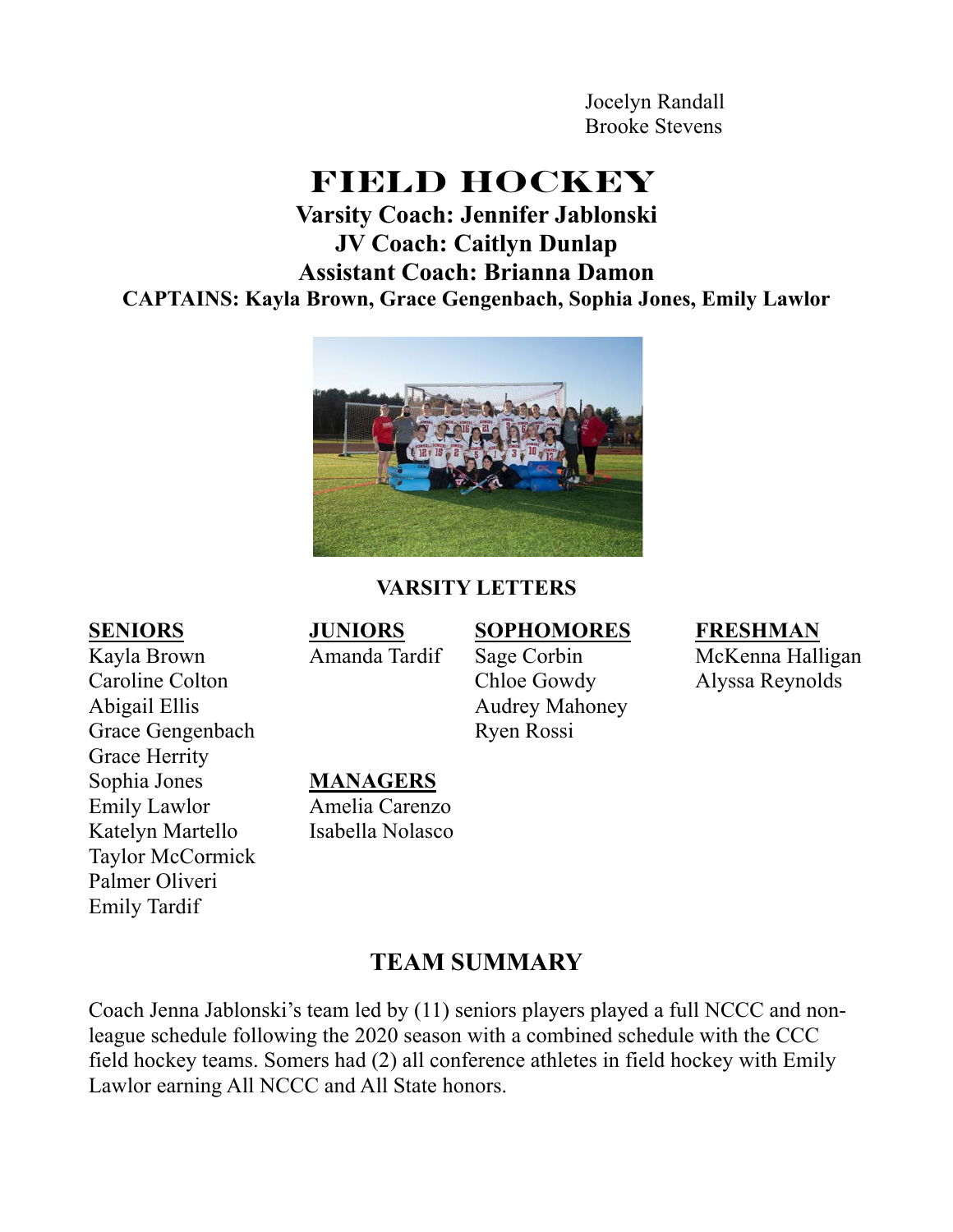## **ALL NCCC:** Emily Lawlor **Class S 2nd Team All State:** Emily Lawlor

# **FOOTBALL**



**Stafford/East Windsor/Somers Co-op Football Team Varsity Coach Brian Mazzone**

**VARSITY PLAYERS**: Mateo Pandolfi, Connor Marchi, Logan Wolf, Christopher Francis, Tyler Kradas **JV PLAYERS:** Tyler Wolf, Ryan Halligan, Lukas McClenahan, Sebastion Sawicki,

Josiah Fasano, Eric Renzoni, Andrew Cardwell, Yanni Karaja

## **1st PLACE PEQUOT UNCAS DIVISION**



After almost (2) years of not being able to play football, the Stafford/East Windsor/Somers co-op football completed the season with a record of 6 wins and 4 losses which earned a share of the Pequot League Uncas league championship.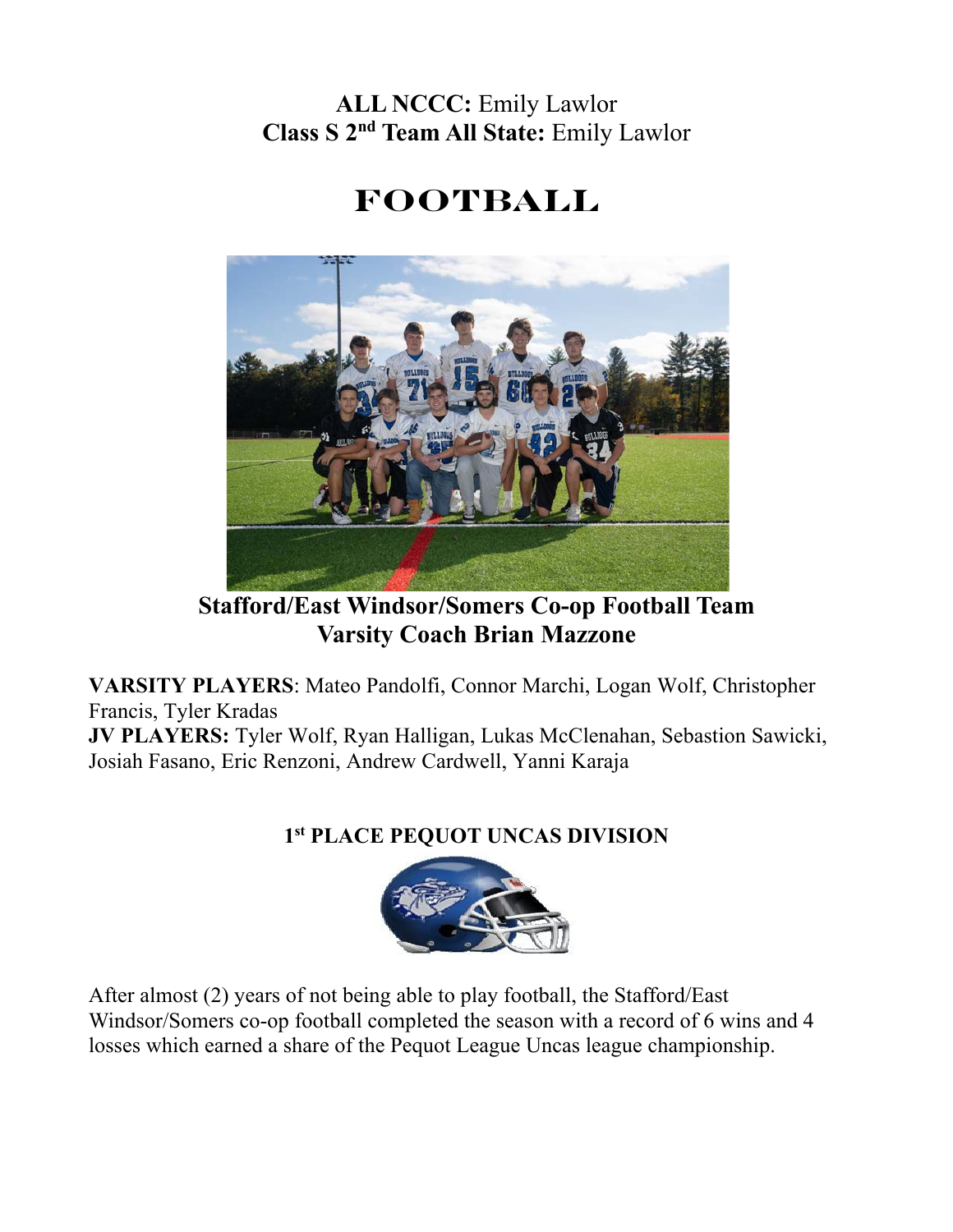## Somers BOOSTER CLUB

https://sites.google.com/site/somersctboosterclub

### BOOSTER CLUB PRESIDENT Jacqui Symington

With the re-opening of the snack shack for fall sports games, followed by hosting the fall golf tournament, the Booster Club was able to continue their long tradition of fundraising for our athletic programs. Somers High School would like to thank the Booster Club for continuing to sponsor the Athlete of the Month Awards and  $1<sup>st</sup>$  time varsity letters. The Booster Club also continues their tradition of presenting our seasonal sports videos, with a special thanks going to Stacey Colton for her continued hard work and dedication to our student athletes.







## **ATHLETES of the MONTH Sponsored by the Somers booster club**

The following student athletes were nominated by their respective coaches for their outstanding accomplishments during this past winter season.

### **SEPTEMBER**

Boys Soccer: Ryan Symington Girls Soccer: Jamie Anthony Field Hockey: Grace Gengenbach Boys Cross Country: Bryce Huestis Girls Cross Country: Dara Salka Football: Logan Wolf

### **OCTOBER**

Boys Soccer: Douglas Suter Girls Soccer: Devon Dalessio Field Hockey: Caroline Colton Boys Cross Country: Cooper Barrett Girls Cross Country: Lauren Zapolski Football: Matteo Pandolfi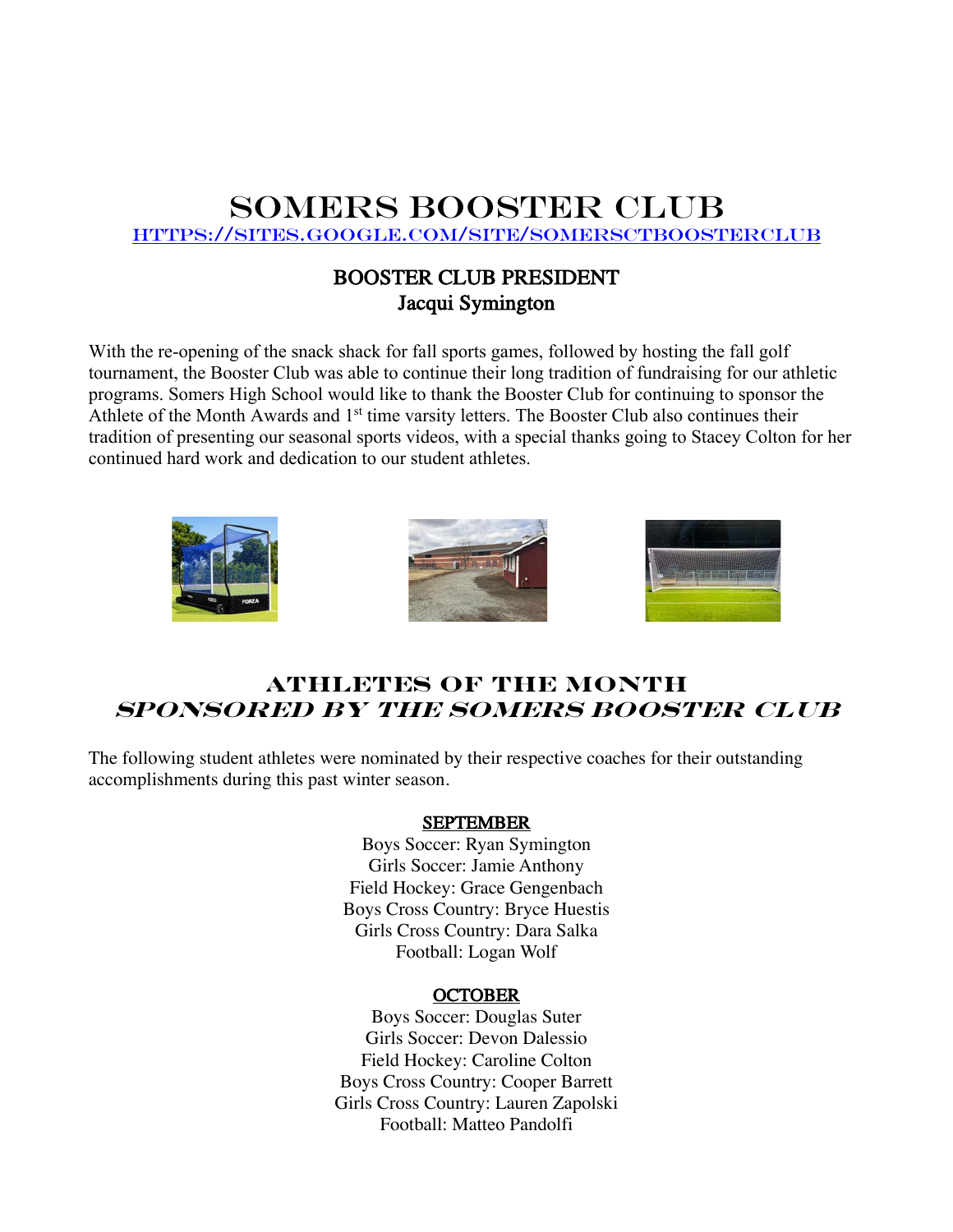### NOVEMBER

Boys Soccer: Patrick Brown Girls Soccer: Kathryn Brown Boys Cross Country: Benjamin Campion Girls Cross Country: Rachel St. Germain Football: Connor Marchi

## **1st TIME VARSITY LETTER WINNERS SPONSORED BY THE SOMERS BOOSTER CLUB**

**CRITERIA:** The following student athletes have earned their first career varsity letter while participating in a varsity sport during this past fall.

### **GIRL'S SOCCER**

Shannon Munson Elizabeth Grondin Avery D'Amour Ava DePeau Maggie Skalski Teegan Illuzzi Maya Serrano

### **BOY'S SOCCER**

Kush Patel Gunnar Harrison David Reed Jedric Clark Dylan Doody Jesse Martello

### **FIELD HOCKEY**

Saige Corbin Chloe Gowdy Audrey Mahoney McKenna Halligan Alyssa Reynolds

### **BOY'S CROSS COUNTRY**

Jake Breton Bryce Huestis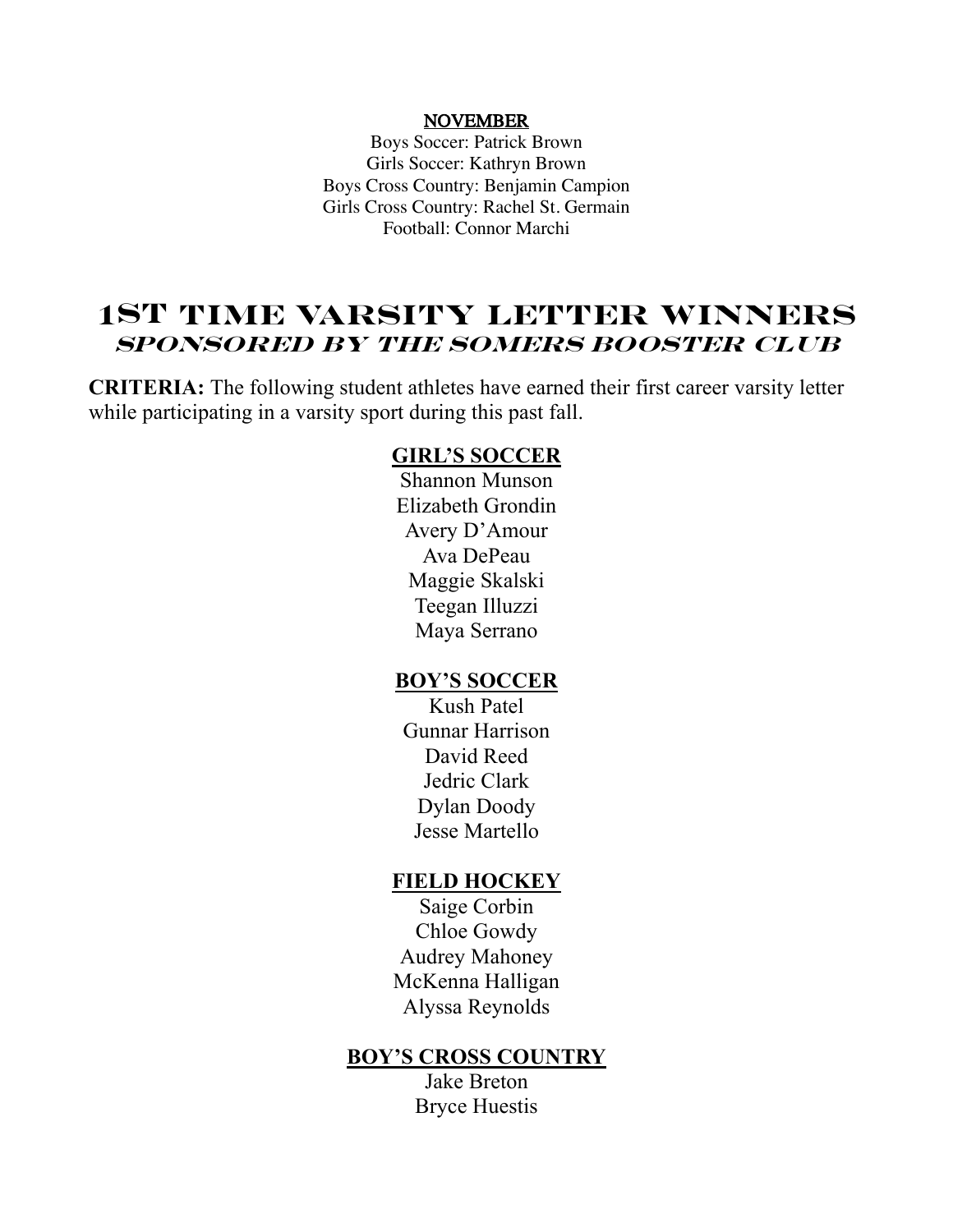### **GIRL'S CROSS COUNTRY**

Stephanie Burzynski

### **FOOTBALL**

Mateo Pandolphi Logan Wolf Christopher Francis Tyler Kradas

# **NCCC ALL ACADEMIC HONORS**



Somers High School and the NCCC would like to recognize our student athletes who have qualified for the NCCC Scholar Athlete award by qualifying with either high honors or honors during the fall sports season.

Anna Majowicz Gabriel Kukulka Ella Campion Grace Majowicz Thomas Lafayette Gracie Flynn Mollie Burns **Douglas Suter** April Kelly Shannon Munson Ryan Symington Dara Salka Jamie Anthony Owen Argiro Sara St. Germain Shea Cassidy Nicholas Calcasola Lauren Zapolski Deidre Dalessio Tristan Hogan Devon Dalessio Thomas Lesco **FIELD HOCKEY** Raya Davis David Reed Kayla Brown Erin Donohue Jedric Clark Grace Gengenbach Robin Gaskell **Dylan Doody** Grace Herrity Katherine Grondin Dylan Kukulka Emily Lawlor Halle Watt Declan Case Oliveri Palmer Kathryn Brown Jack Chester Emily Tardif Grace Dina Ethan Hartman Amelia Carenzo Elizabeth Grondin **Aiden Leiphart** Isabella Nolasco Taylor Illuzzi Cooper Leonard Amanda Tardif Teegan Illuzzi Jack Olearcek Chloe Gowdy Avery D'Amour Evan Olearczyk Audrey Mahoney Ava DePeau Nico Skalski McKenna Halligan Madison Gebo Jack Logan Alyssa Reynolds Alexa Damboragian Grace McGuinness Cooper Barrett

# Olivia Gengenbach **BOYS CROSS COUNTRY**

### **GIRLS SOCCER BOYS SOCCER GIRLS CROSS COUNTRY**

Kaya Donah  $Joseph Burzynski$  Rachel St. Germain Laura Catellier Gabriel D'Amour Stephanie Burzynski

Kiana Kalman Jack Brayton Taylor McCormick